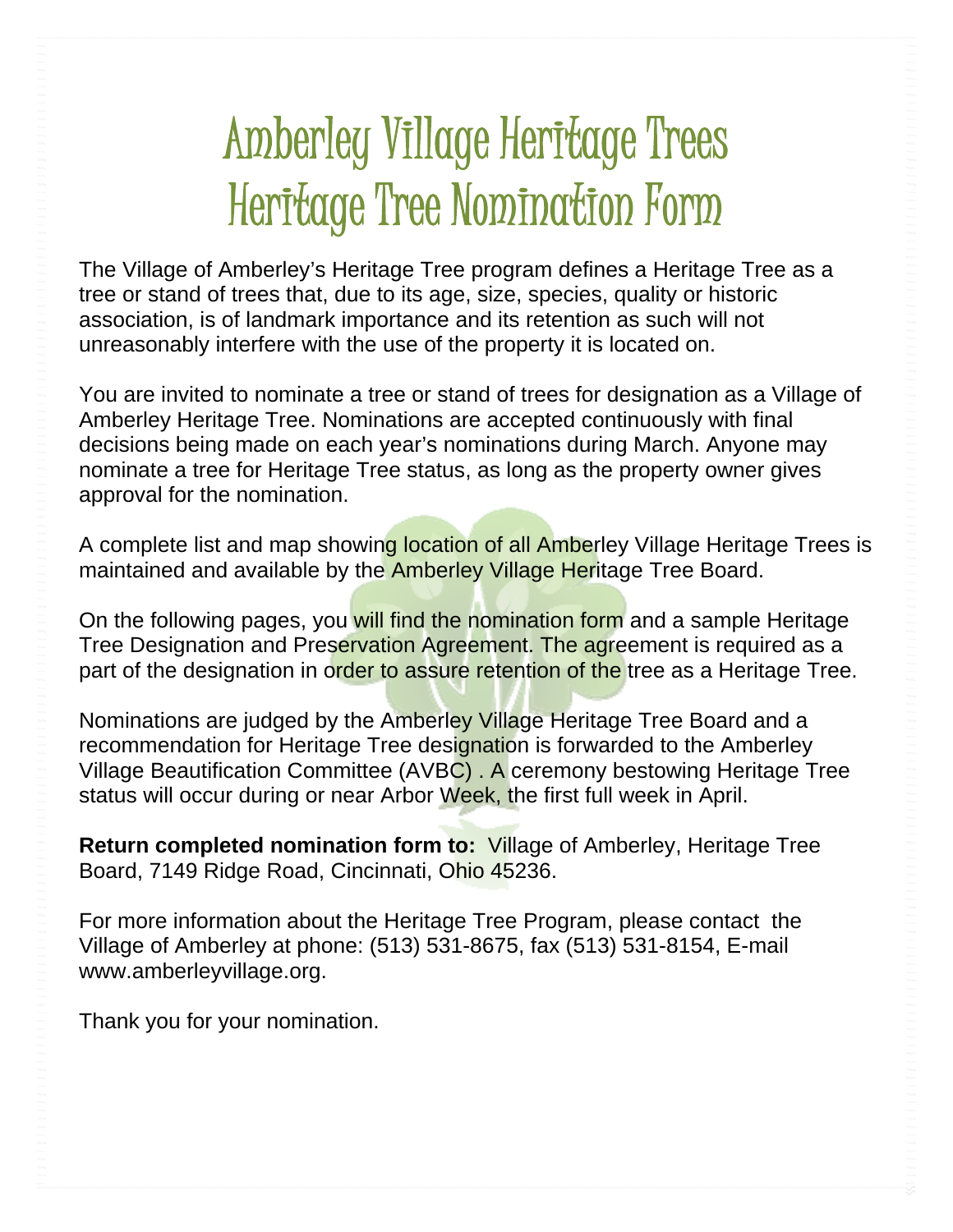## Heritage Tree Nomination Form

| <b>Person Nominating Tree:</b>                            |           | Property Owner (If other than nominator): |
|-----------------------------------------------------------|-----------|-------------------------------------------|
| Name                                                      |           | <b>Name</b>                               |
|                                                           |           |                                           |
| Address                                                   |           | Address                                   |
| Phone (Day)                                               | (Evening) | Phone (Day)<br>(Evening)                  |
|                                                           |           |                                           |
| Signature of property owner giving approval of nomination |           | Date                                      |

## **TREE DESCRIPTION**

- 1. Check one: Single tree\_\_\_ Stand of trees\_\_\_\_ If stand of trees, how many: \_\_\_\_\_\_\_\_
- 2. Species of tree (common, botanical or historical name):
- 3. Location: Street address

 Use the space below to provide a description or sketch of the approximate location of the tree or stand of trees on the site.

- 4. Height \_\_\_\_\_\_\_\_\_\_\_\_\_\_ (Use your best estimate.)
- 5. Crown spread (Measure the distance across from outermost branch to outermost branch.)
- 6. Circumference \_\_\_\_\_\_\_\_\_\_\_\_\_\_\_\_\_\_\_\_\_\_\_\_ (The distance around the trunk of the tree at a point approximately 4 feet above the ground.)

 $\frac{1}{\sqrt{2}}$  ,  $\frac{1}{\sqrt{2}}$  ,  $\frac{1}{\sqrt{2}}$  ,  $\frac{1}{\sqrt{2}}$  ,  $\frac{1}{\sqrt{2}}$  ,  $\frac{1}{\sqrt{2}}$  ,  $\frac{1}{\sqrt{2}}$  ,  $\frac{1}{\sqrt{2}}$  ,  $\frac{1}{\sqrt{2}}$  ,  $\frac{1}{\sqrt{2}}$  ,  $\frac{1}{\sqrt{2}}$  ,  $\frac{1}{\sqrt{2}}$  ,  $\frac{1}{\sqrt{2}}$  ,  $\frac{1}{\sqrt{2}}$  ,  $\frac{1}{\sqrt{2}}$ 

7. Age of tree (in years): \_\_\_\_\_\_\_\_\_\_\_\_\_\_\_\_\_\_\_\_\_\_Cite how you estimated age: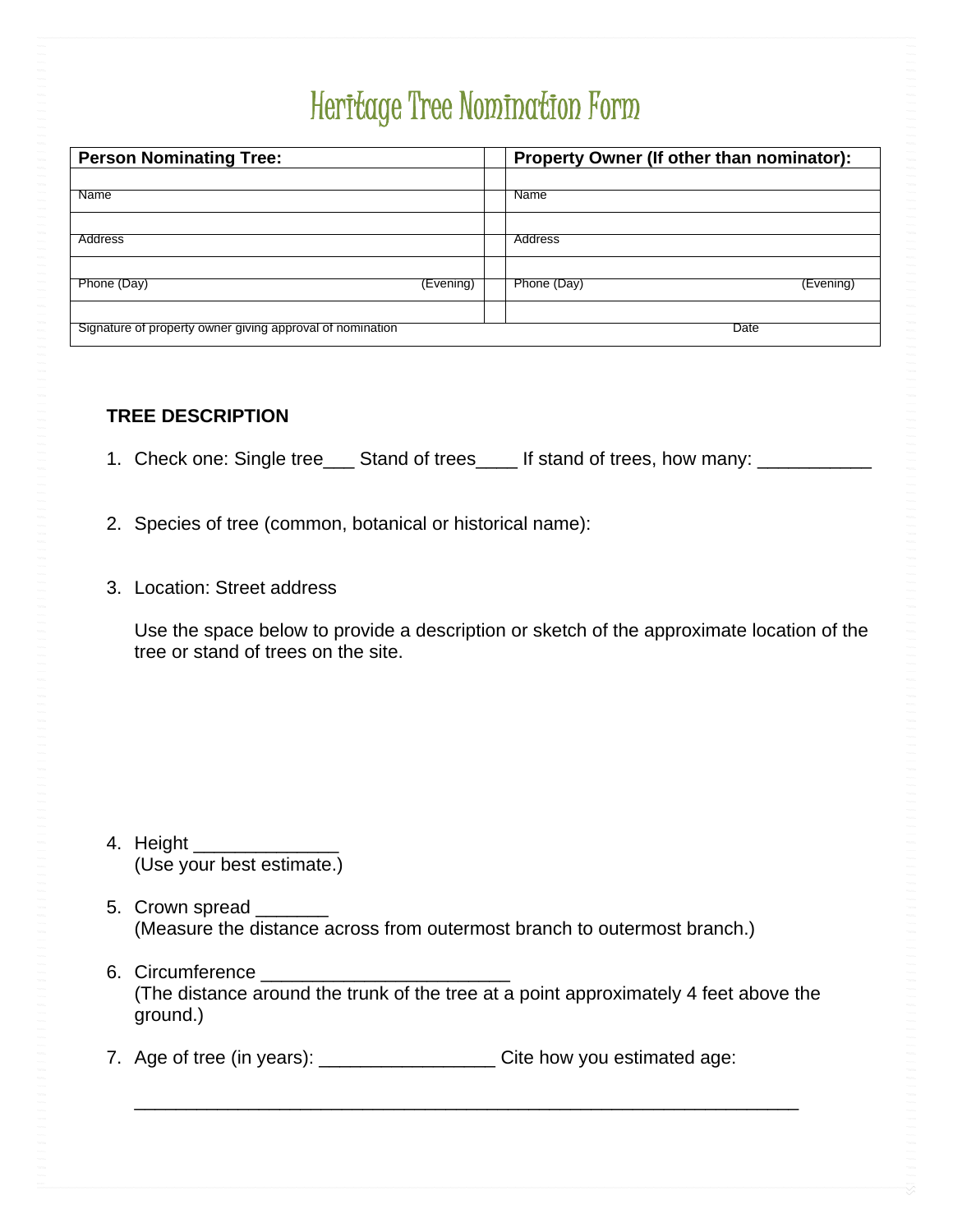- 
- 8. Are there any known problems with the tree (disease, structural conditions, requires corrective pruning?) Yes No \_\_\_\_\_ If yes, please describe:
- 9. Why should this tree be considered for designation as a Heritage Tree? Describe the history of the tree and note any outstanding features or other significant details. Attach additional pages or materials if desired.

10. Photograph: (Please attach a photograph of the tree.) You may E-mail a digital copy or copies of the tree to: www.amberleyvillage.org